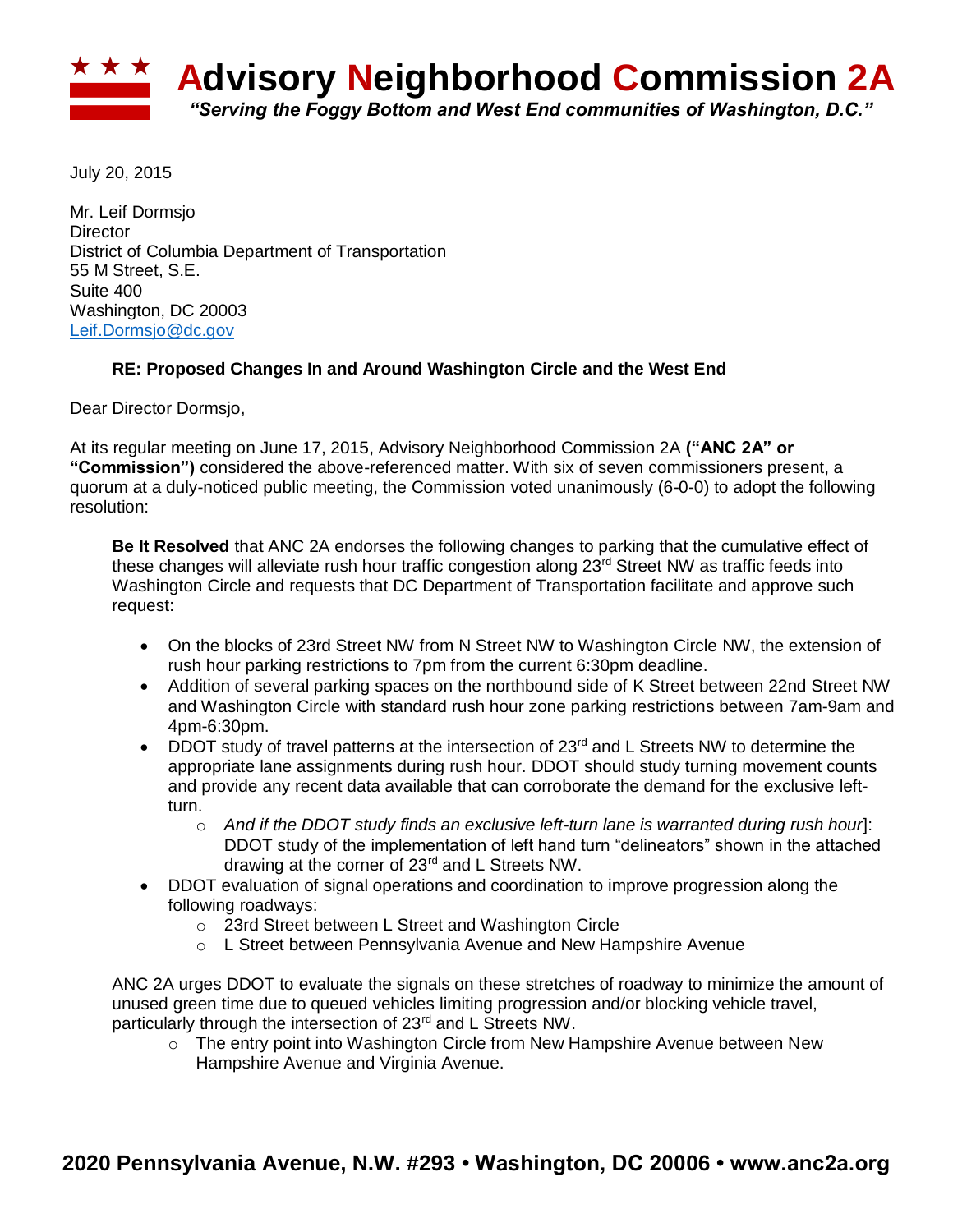

Commissioners Florence Harmon [\(florencedc@comcast.net\)](mailto:florencedc@comcast.net), Patrick Kennedy [\(Patrick.Kennedy@anc.dc.gov\)](mailto:Patrick.Kennedy@anc.dc.gov), Rebecca Coder [\(Rebecca.Coder@anc.dc.gov\)](mailto:Rebecca.Coder@anc.dc.gov), and Will Smith [\(2A04@anc.dc.gov\)](mailto:2A04@anc.dc.gov) are the Commission's representatives in this matter.

ON BEHALF OF THE COMMISSION.

Sincerely,

Kurfing

Patrick Kennedy **Chairperson** 

Cc: Councilmember Jack Evans, Ward 2 ANC 2A Commissioners Richard Kenney, DDOT

Attachment: 23<sup>rd</sup> Street and L Street, N.W. Left-Turn Lane Delineators Exhibit